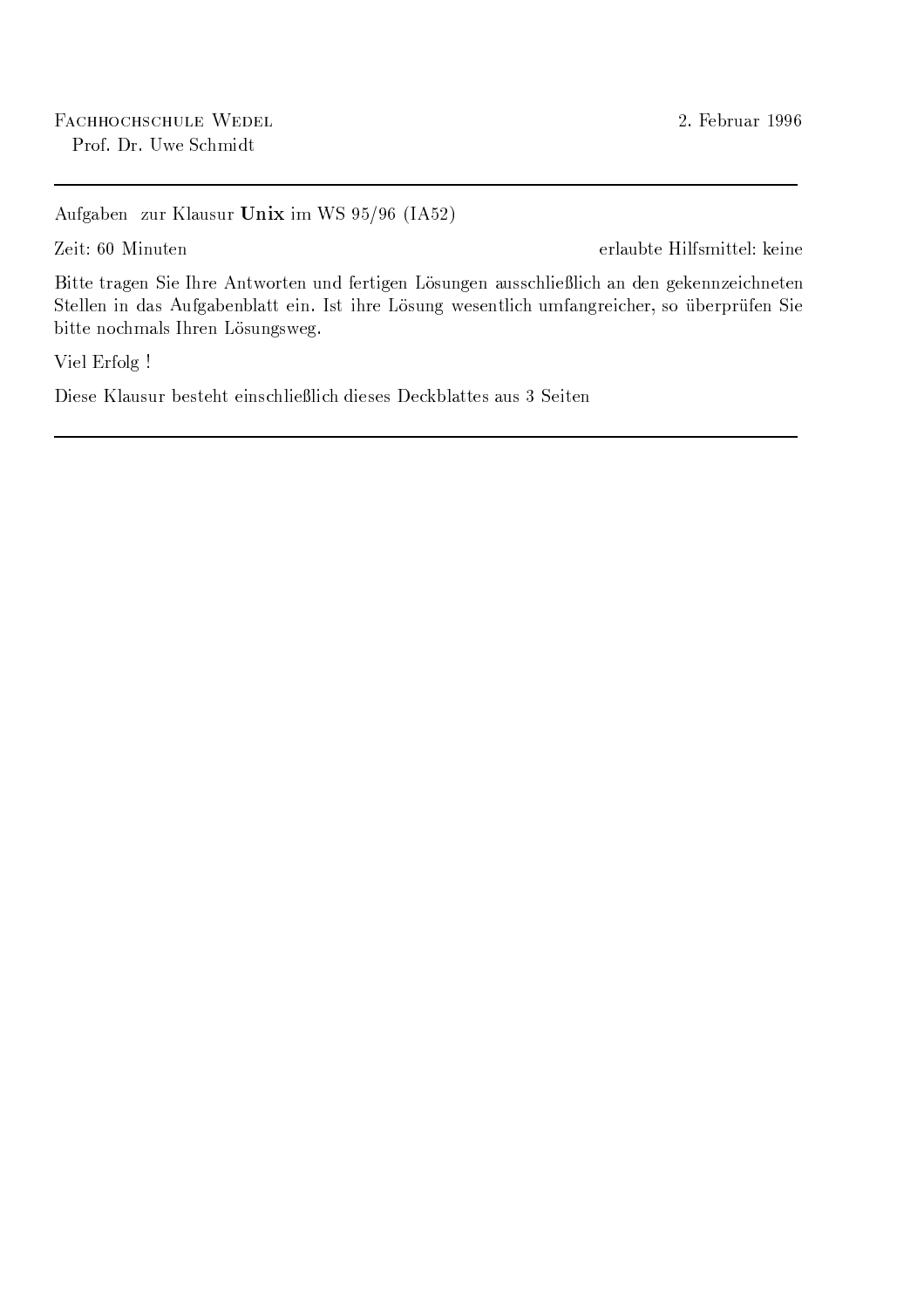## Aufgabe 1:

Schreiben Sie ein Shell-Skript xcp für die Bourne-shell sh (oder bash oder ksh), das zwei Parameter besitzt. Dieses Skript soll eine Datei (file) oder einen ganzen Verzeichnisbaum (directory) kopieren. Der erste Parameter des Skript bezeichnet die Quelle, der zweite das Ziel. Gibt es das Ziel schon, so soll es überschrieben werden, anderenfalls soll es neu angelegt werden.

Vor Ausführung des Aktionen sollen die gegebenen Parametern auf Korrektheit geprüft werden. Im Fehlerfall soll das Skript mit einem Exitcode ungleich 0 beendet werden.

Schreiben Sie das Skript so, daß es unabhängig von seinem Namen funktioniert.

Verwenden Sie das cp Kommando bitte nur für einfache Dateien, (bitte keine -r Optionen)

Hinweis:

\$1 bis \$9 sind die Namen der ersten 9 Parameter eines Skripts.

\$0 ist der Name des Skripts

\$# gibt die Anzahl der Parameter an.

Operationen zum Testen:

```
[ -f <datei> ] einfache Datei
[ -d <datei> ] directory
[ \langle \text{arg1} \rangle -eq \langle \text{arg2} \rangle ]
[\text{~}\langle \text{arg1} \rangle - \text{ne~}\langle \text{arg2} \rangle][ <arg1> -ge <arg2> ][ <arg1> -gr <arg2> ] arithmetische Vergleiche
```